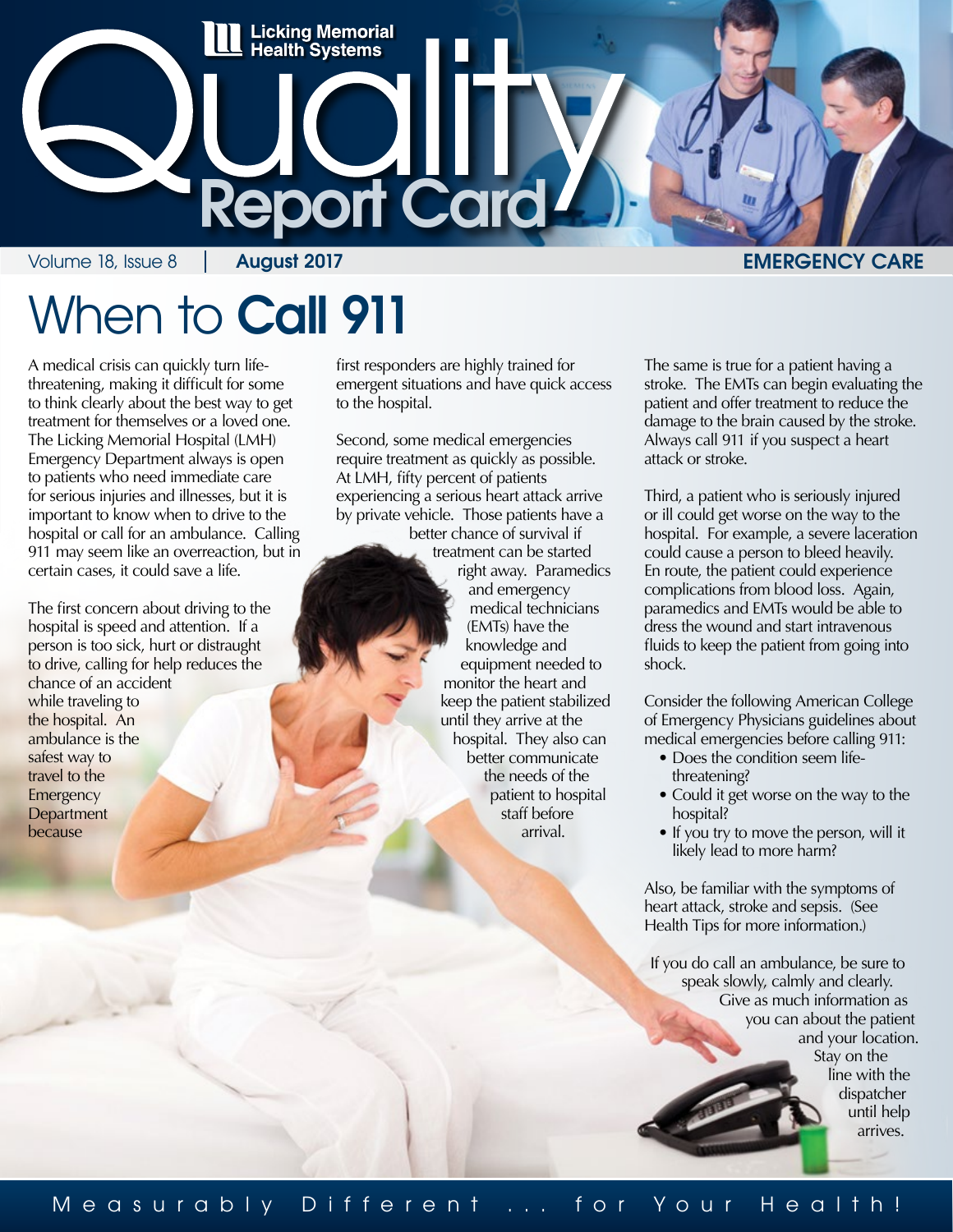

After suffering from intense sinus symptoms for several weeks, Maggie Barno visited Licking Memorial Urgent Care – Granville this past February. She was examined and received a prescription with orders to return if her symptoms did not improve. Unfortunately, Maggie was back in the office just a few days later, assuming her illness had progressed into bronchitis. Her cough had become extremely disruptive, uncomfortable and caused labored breathing. Concerned with her decline despite antibiotics and additional symptoms, medical staff recommended she immediately be seen at the Licking Memorial Hospital (LMH) Emergency Department (ED). Maggie's examination indicated pneumonia and the staff stressed the urgency of the situation. "I was prepared to receive some fluids and go home, but as I waited, I could feel myself losing energy quickly and came to the realization that my condition was much worse than I had thought," she explained.

Maggie praised the Emergency Department staff that cared for her, especially Randy Jones, M.D., Paige Brownlee, Dan Fandrey and Seth Montgomery. "Everyone was wonderful, very kind and considerate. I received such a high level of attention," she shared. "I felt like I was the only patient they had that day and that means so much."

### **Patient Story –** Maggie Barno

After a chest X-ray, Jamie Rhodes, D.O., confirmed a diagnosis of pneumonia, an inflammatory condition of the lung affecting primarily the microscopic air sacs known as alveoli. Usually caused by infection with viruses or bacteria, typical signs and symptoms of pneumonia include a varying severity and combination of productive or dry cough, chest pain, fever and difficulty breathing. Blood work and several breathing treatments followed before Maggie was admitted.

She spent six days in the Hospital, was prescribed two antibiotics and received breathing treatments every three hours. "I experienced positive encounters with everyone – the 5-South staff, radiology, respiratory therapy, culinary services and the chaplains." Maggie's excessive coughing had induced laryngitis, so she was forced to whisper throughout her stay. "The nurses were so patient with me, readily coming closer so that they could hear what I had to say." Since she could not talk audibly, staff also assisted Maggie with her meal orders.

Licking Memorial Pulmonologist Asegid Kebede, M.D., saw Maggie during her stay at LMH. The Hospitalist prescribed medication to be utilized with a nebulizer – a delivery device that administers medication in the form of a mist inhaled into the lungs. Nebulizers are commonly used for the treatment of various respiratory diseases or disorders.

LMH medical staff scheduled a followup with Dr. Kebede and suggested she also see her family physician Michael Barth, M.D., upon her release. During that appointment, Dr. Kebede performed a lung evaluation and follow-up chest X-ray. He recommended that she contact him immediately at the onset of a cough in the future.

Approximately six weeks after becoming ill, Maggie returned to work. She is a part-time marketing associate for local State Farm Agent Aaron May. She also serves as the Granville Township Clerk and is the past Executive Director of the Granville Area Chamber of Commerce, where she remains an active member. Appointed to the Licking Memorial Hospital Development Council in 2011, Maggie recently volunteered at the annual Golf Gala.

The LMH ED managed 55,991 patient visits in 2016. The Emergency Department is open 24 hours a day, seven days a week, for patients who have serious or life-threatening injuries and illnesses. LMH also operates three urgent care facilities, conveniently located throughout the county, in Pataskala, at One Healthy Place off Broad Street, in Granville, at 14 Westgate Drive off of Route 16 and the newest location, 20 West Locust Street in Downtown Newark. Wait times in the ED can be lengthy for patients with minor symptoms, since those with the most acute conditions must be seen first. Patients with minor symptoms may find shorter wait times, as well as lower costs, at one of the Urgent Care facilities. Please visit the home page of LMH's website, www.LMHealth.org, to check the approximate number of patients waiting at each facility.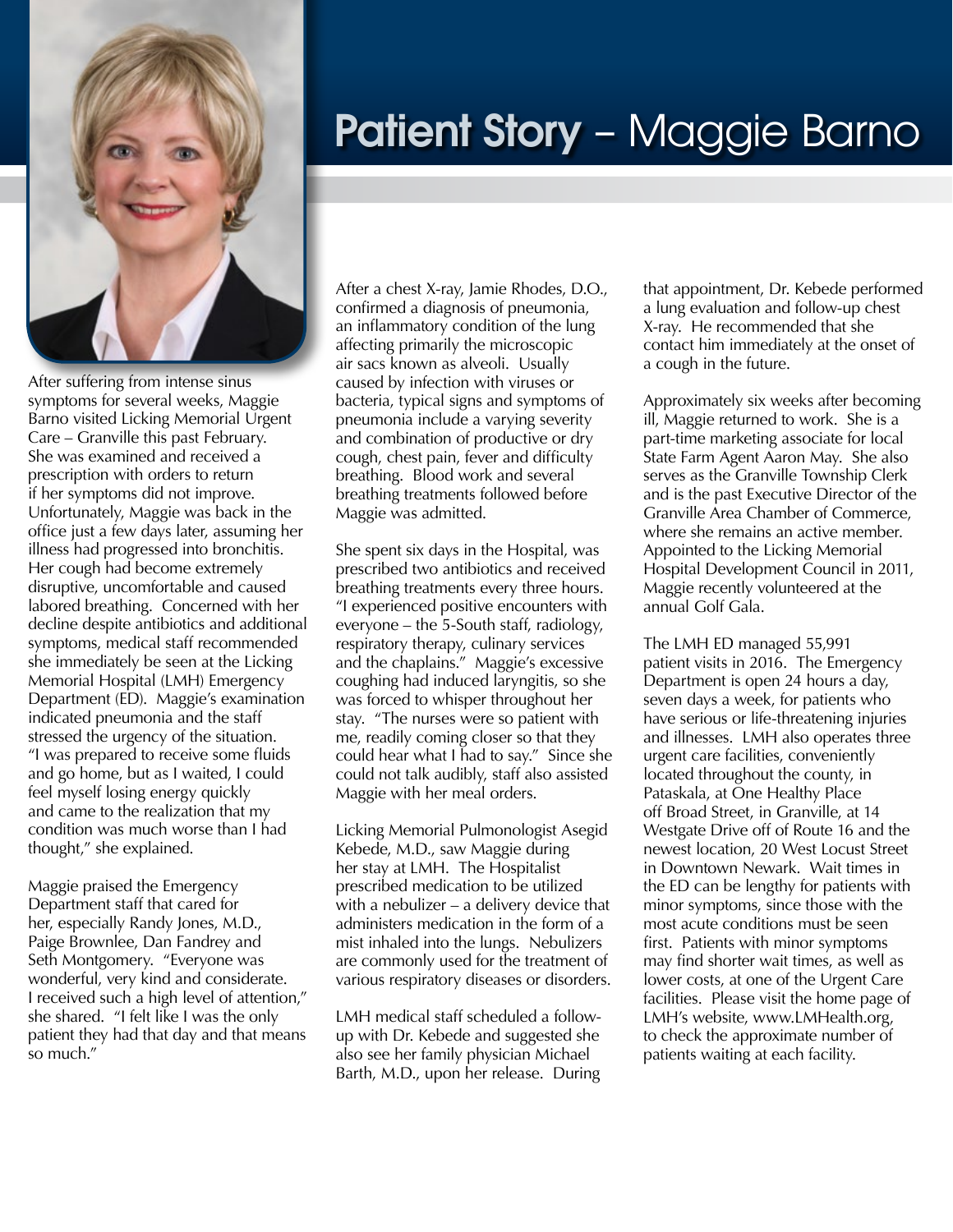## **Emergency Care** - How do we compare?

At Licking Memorial Health Systems (LMHS), we take pride in the care we provide. To monitor the quality of that care, we track specific quality measures and compare them to benchmark measures. Then, we publish them so you can draw your own conclusions regarding your healthcare choices.

During 2016, there were 55,991 visits to the Licking Memorial Hospital (LMH) Emergency Department (ED).

| During 2016, there were 55,991 visits to the Licking Memorial Hospital (LMH) Emergency Department (ED).                          |                 |                 |                    |                         |  |
|----------------------------------------------------------------------------------------------------------------------------------|-----------------|-----------------|--------------------|-------------------------|--|
|                                                                                                                                  | <b>LMH 2014</b> | <b>LMH 2015</b> | <b>LMH 2016</b>    | National <sup>(1)</sup> |  |
| Median length of stay in the ED for all patients*                                                                                | 175 min.        | 185 min.        | 175 min.           | 279 min. $(1)$          |  |
| Median length of stay in the ED for patients<br>discharged home*                                                                 | 160 min.        | 170 min.        | 161 min.           | 160 min. $(2)$          |  |
| Median length of stay in the ED for patients<br>admitted to the Hospital*                                                        | 245 min.        | 245 min.        | 230 min.           | 295 min. $^{(2)}$       |  |
| Median length of time from arrival until<br>seen by a physician*                                                                 | $31$ min.       | 27 min.         | $23 \text{ min}$ . | 27 min. $^{(2)}$        |  |
| Median length of time from the ED physician's<br>decision to admit a patient until the patient<br>arrives in their Hospital room | 84 min.         | 83 min.         | 69 min.            | 115 min. $(2)$          |  |
| Percentage of patients who are in the ED<br>for more than 6 hours                                                                | 5.3%            | 5.7%            | 4.2%               | $7.1\%$ <sup>(1)</sup>  |  |

\*LMH data represented on this table reflect nearly 100 percent of all ED visits, while goals reference Centers for Medicare & Medicaid Services hospital comparative data, which use a small sampling of all U.S. emergency department patients.

2. In 2016, LMH operated two urgent care facilities: Licking Memorial Urgent Care – Pataskala and Licking Memorial Urgent Care – Granville. Patients are encouraged to visit Urgent Care rather than the ED when they have illnesses and injuries that are not life threatening, but need immediate attention, such as ear infections, minor fractures and minor animal bites. Urgent Care visits usually require less time and lower costs than visits to the ED. During 2016, there were 23,624 visits to Licking Memorial Urgent Care – Granville, and 8,275 visits to Licking Memorial Urgent Care – Pataskala.

|                                              | <b>LMH 2014</b> | <b>LMH 2015</b> | <b>LMH 2016</b> | Goal               |
|----------------------------------------------|-----------------|-----------------|-----------------|--------------------|
| Granville Urgent Care time to see physician  | 26 min.         | 19 min.         | $21$ min.       | less than 30 min.  |
| Pataskala Urgent Care time to see physician  | 19 min.         | $17$ min.       | 19 min.         | less than 30 min.  |
| Granville Urgent Care average length of stay | 54 min.         | 49 min.         | $50$ min.       | less than 120 min. |
| Pataskala Urgent Care average length of stay | 48 min.         | 47 min.         | 47 min.         | less than 120 min. |

3. Emergency angioplasty restores blood flow in a blocked heart artery by inserting a catheter with a balloon into the artery to open the vessel. The procedure has been proven to save lives during a heart attack, and it is most effective when performed within 90 minutes of the patient's arrival to the ED to minimize irreversible damage from the heart attack.

| Average time to opened artery                                    | <b>LMH 2014</b><br>56 min. | <b>LMH 2015</b><br>60 min. | <b>LMH 2016</b><br>53 min. | Goal<br>61 min.         |
|------------------------------------------------------------------|----------------------------|----------------------------|----------------------------|-------------------------|
| Percentage of patients with arteries<br>opened within 90 minutes | 100%                       | 100%                       | 100%                       | 96%                     |
|                                                                  | <b>LMH 2014</b>            | <b>LMH 2015</b>            | <b>LMH 2016</b>            | National <sup>(2)</sup> |
| Median time from arrival to completion of EKG                    | $2.0$ min.                 | $4.0$ min.                 | $2.0$ min.                 | 7 min.                  |

4.

Patients who are seen in the ED and return home sometimes can develop further problems that warrant a return to the ED. A high number of patients who return to the ED within 24 hours after being seen can possibly signal a problem with patient care and an ED's ability to accurately diagnose and treat a patient's condition. For this reason, LMH measures the rate of patients who return to the ED within 24 hours to ensure that they have their conditions managed correctly. LMH sets aggressively stringent goals for this, as listed below.

|                                                                  | <b>LMH 2014</b> | <b>LMH 2015</b> | <b>LMH 2016</b> | Goal         |
|------------------------------------------------------------------|-----------------|-----------------|-----------------|--------------|
| ED patients who return to the ED<br>within 24 hours of discharge | 1.2%            | $1.3\%$         | 1.4%            | less than 2% |

Emergency Care – How do we compare? (continued on back)



Check out our Quality Report Cards online at www.LMHealth.org.